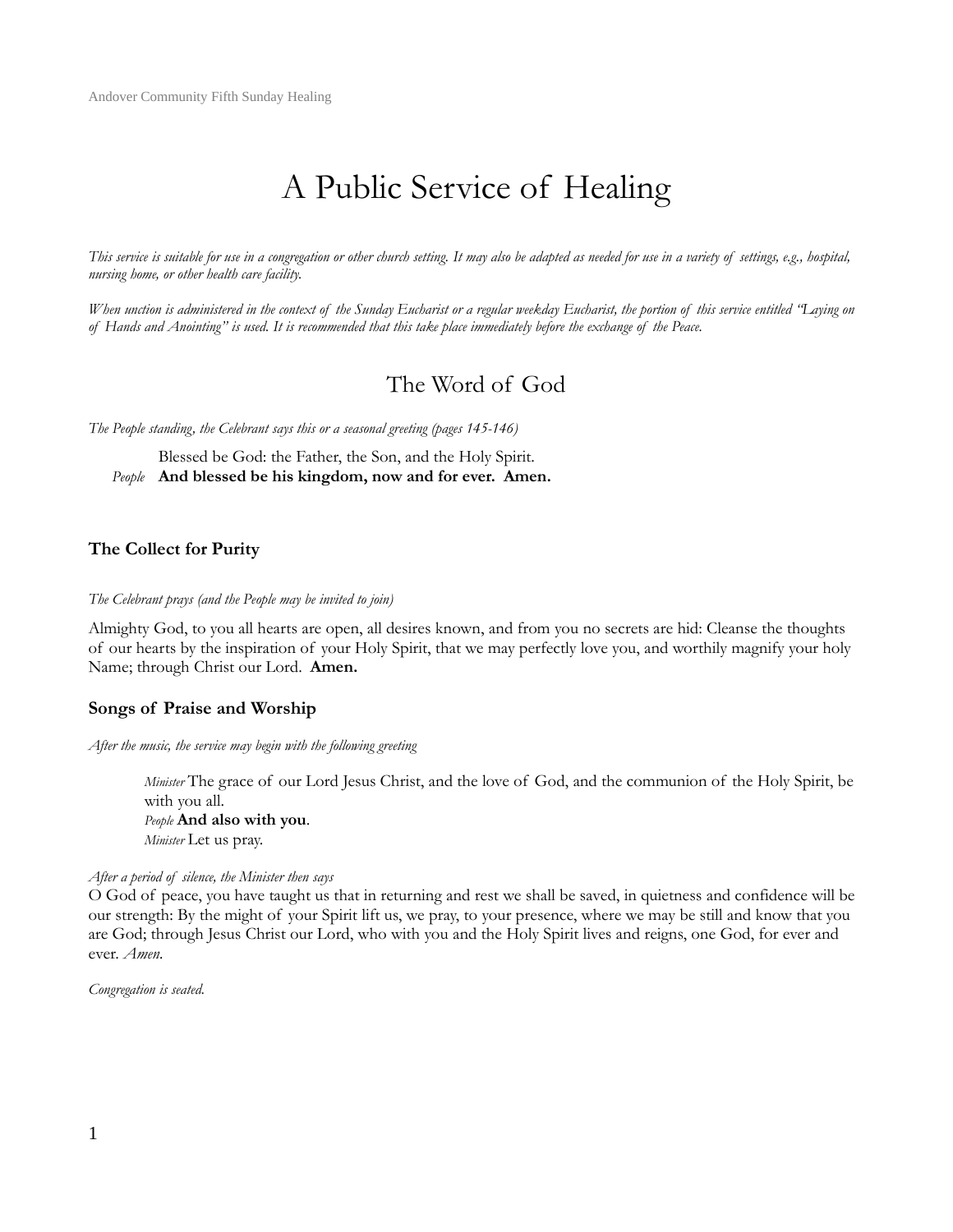## **The Lessons**

*One or more Lessons, as appointed, are read, the Reader first saying*

## **A Reading from \_\_\_\_\_\_\_\_\_\_\_\_\_.**

*A citation giving chapter and verse may be added.* 

*After each Lesson the Reader may say*

*The Word of the Lord. People* **Thanks be to God.**

*Silence may follow.*

*A psalm, hymn, or anthem may follow each reading.*

*All standing, the Deacon or Priest reads the Gospel, first saying*

The Holy Gospel of our Lord Jesus Christ according to  $\blacksquare$ *People* **Glory to you, Lord Christ.**

*After the Gospel, the Reader says*

The Gospel of the Lord. *People* **Praise to you, Lord Christ.**

## **Response to the Word**

## **A Litany of Healing**

*The Celebrant introduces the Litany with this bidding*  Let us name before God those for whom we offer our prayers.

*The People audibly name those for whom they are interceding. A Person appointed then leads the Litany* 

God the Father, your will for all people is health and salvation; *We praise you and thank you, O Lord.* 

God the Son, you came that we might have life, and might have it more abundantly; *We praise you and thank you, O Lord.* 

God the Holy Spirit, you make our bodies the temple of your presence; *We praise you and thank you, O Lord.* 

Holy Trinity, one God, in you we live and move and have our being; *We praise you and thank you, O Lord.* 

Lord, grant your healing grace to all who are sick, injured, or disabled, that they may be made whole; *Hear us, O Lord of life.* 

Grant to all who seek your guidance, and to all who are lonely, anxious, or despondent, a knowledge of your will and an awareness of your presence; *Hear us, O Lord of life.*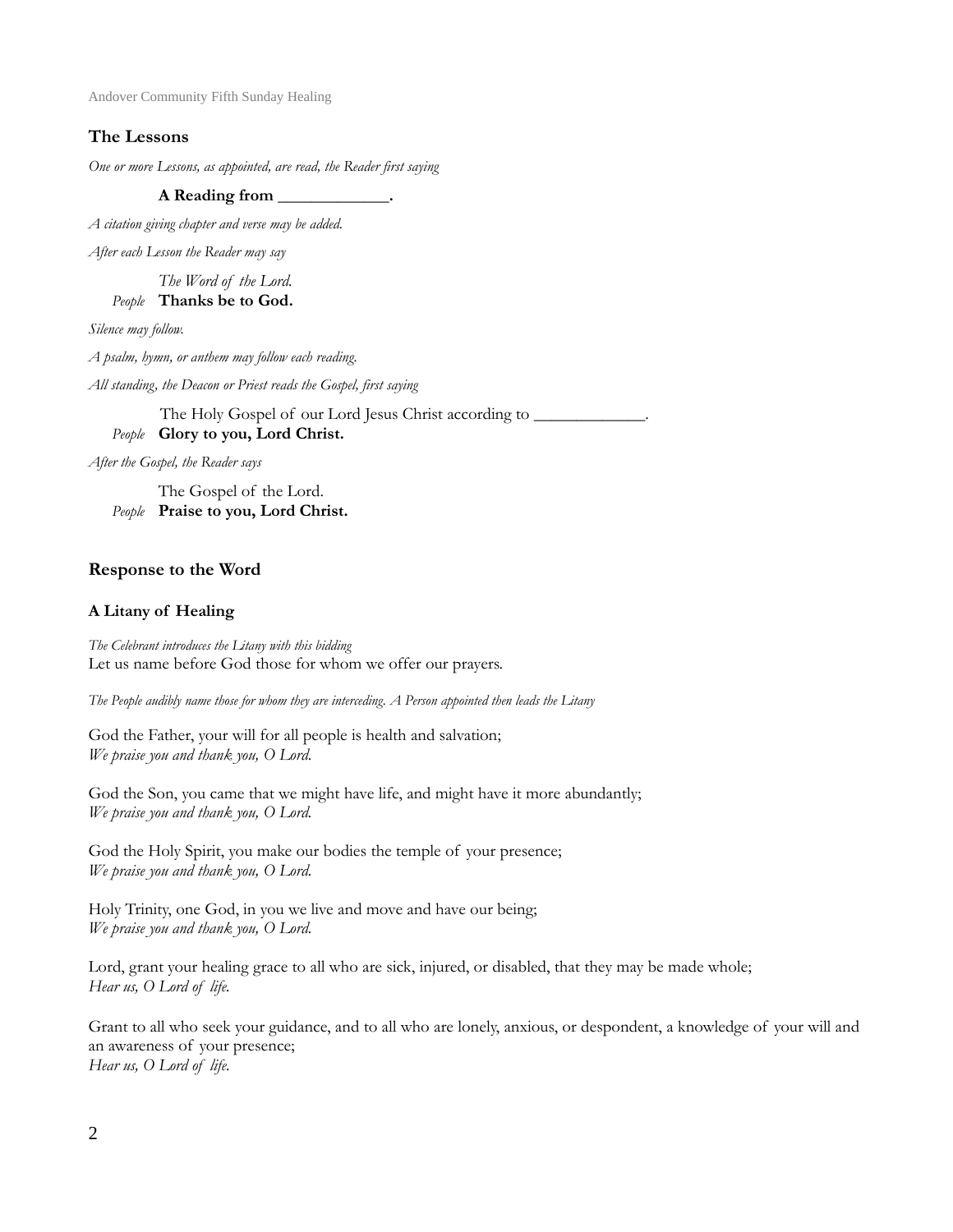Mend broken relationships, and restore those in emotional distress to soundness of mind and serenity of spirit; *Hear us, O Lord of life.* 

Bless physicians, nurses, and all others who minister to the suffering, granting them wisdom and skill, sympathy and patience;

*Hear us, O Lord of life.* 

Grant to the dying peace and a holy death, and uphold by the grace and consolation of your Holy Spirit those who are bereaved;

*Hear us, O Lord of life.* 

Restore to wholeness whatever is broken by human sin, in our lives, in our nation, and in the world; *Hear us, O Lord of life.* 

You are the Lord who does wonders: *You have declared your power among the peoples.* 

With you, O Lord, is the well of life: *And in your light we see light.* 

Hear us, O Lord of life: *Heal us, and make us whole.* 

Let us pray.

*A period of silence follows.* 

*The Celebrant concludes the Prayers with one of the following or some other suitable Collect.* 

Almighty God, giver of life and health: Send your blessing on all who are sick, and upon those who minister to them, that all weakness may be vanquished by the triumph of the risen Christ; who lives and reigns for ever and ever. *Amen.* 

*or this* 

Open us to your healing power, O God. We entrust ourselves to your care, knowing that you are doing for us and for all the world far better things than we can ask or imagine. With you as our companion and guide, strengthen us to hope for all that is good, and to fear no evil. For your love is stronger than death, and your faithfulness reaches to the heavens; and to you we give glory, Father, Son, and Holy Spirit, now and to the ages of ages. *Amen.* 

## **Confession of Sin**

*A Confession of Sin may follow, if it has not been said at the beginning of the service.* 

*The Deacon or Celebrant says*  Let us confess our sins against God and our neighbor.

*Silence may be kept.*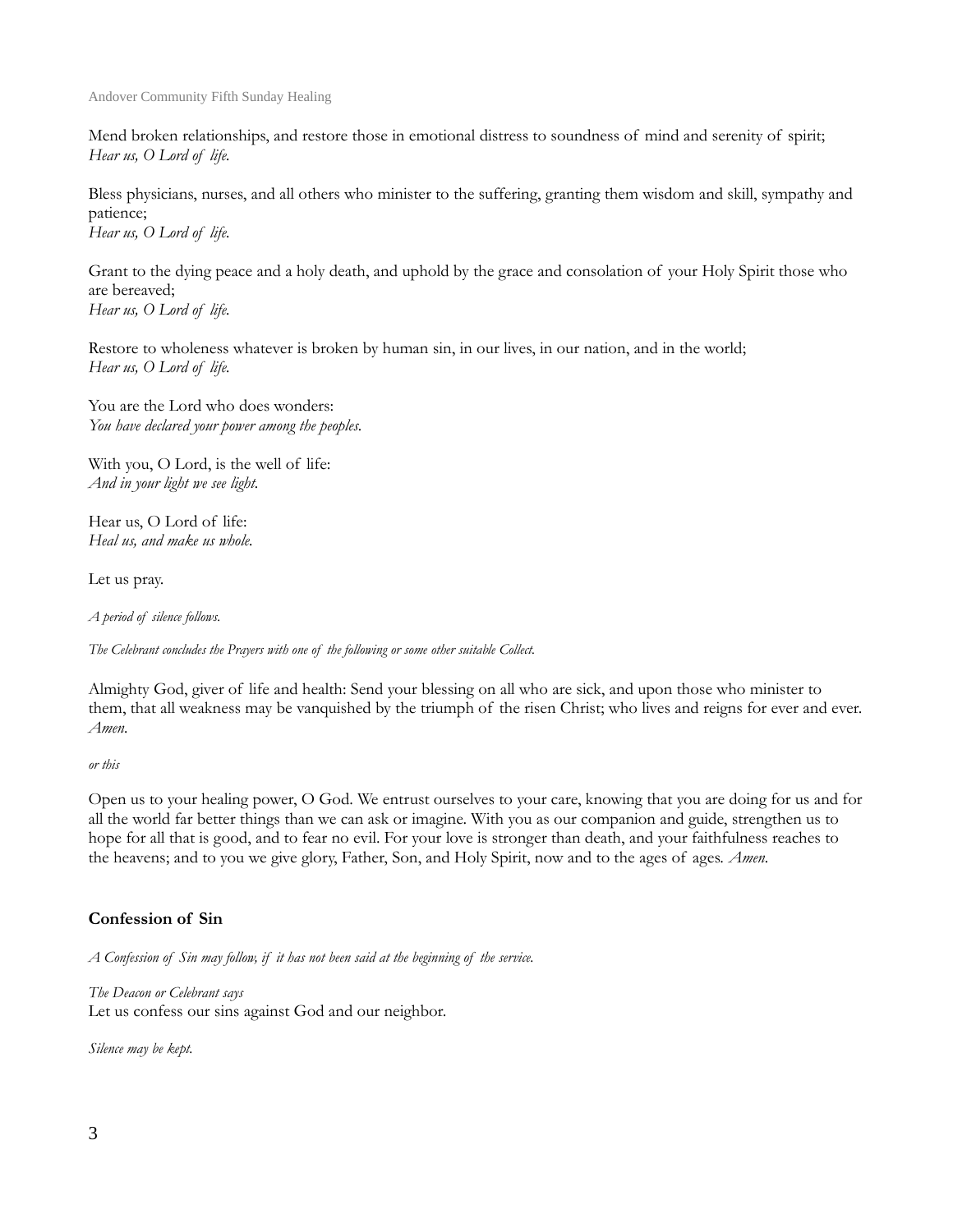*Minister and People*  Most merciful God, we confess that we have sinned against you in thought, word, and deed, by what we have done, and by what we have left undone. We have not loved you with our whole heart, we have not loved our neighbors as ourselves. We are truly sorry and we humbly repent. For the sake of your Son Jesus Christ, have mercy on us and forgive us; that we may delight in your will, and walk in your ways, to the glory of your name. Amen.

*The Bishop when present, or the Priest, stands and says* 

Almighty God have mercy on you, forgive you all your sins through our Lord Jesus Christ, strengthen you in all goodness, and by the power of the Holy Spirit keep you in eternal life. *Amen.* 

### *Then*

Savior of the world, by your cross and precious blood you have redeemed us: People **Save us, and help us, we humbly beseech you, O Lord.**

*And*

The Almighty Lord, who is a strong tower to all who put their trust in him, to whom all things in heaven, on earth, and under the earth bow and obey; Be now and evermore your defense, and make you know and reel that the only Name under heaven given for health and salvation is the Name of our Lord Jesus Christ. **Amen**.

*Congregation may be invited to receive anointing with oil and the laying on of hands.*

## **Laying on of Hands and Anointing**

*The minister may invite each person to be anointed to give her or his name and any particular request for prayer. The minister then lays hands upon the sick person [and anoints the person], prays silently, then prays aloud using one of the following forms or similar words.* 

*N*., I lay my hands upon you [and anoint you] in the name of the Father, and of the Son, and of the Holy Spirit, praying that our Savior Jesus Christ will sustain you, drive away sickness of body and mind and spirit, and give you that victory of life and peace which will enable you to serve and rejoice in him, in this world and in the world to come. *Amen.* 

## *or this*

*N*., I lay my hands upon you [and anoint you] in the name of our Savior Jesus Christ, praying you will be strengthened and filled with God's grace, that you may know the healing power of the Spirit. *Amen.* 

*The Laying on of Hands [and Anointing] may conclude with the following Collect.* 

May the God who goes before you through desert places by night and by day be your companion and guide; may your journey be with the saints; may the Holy Spirit be your strength, and Christ your clothing of light, in whose name we pray. *Amen.*